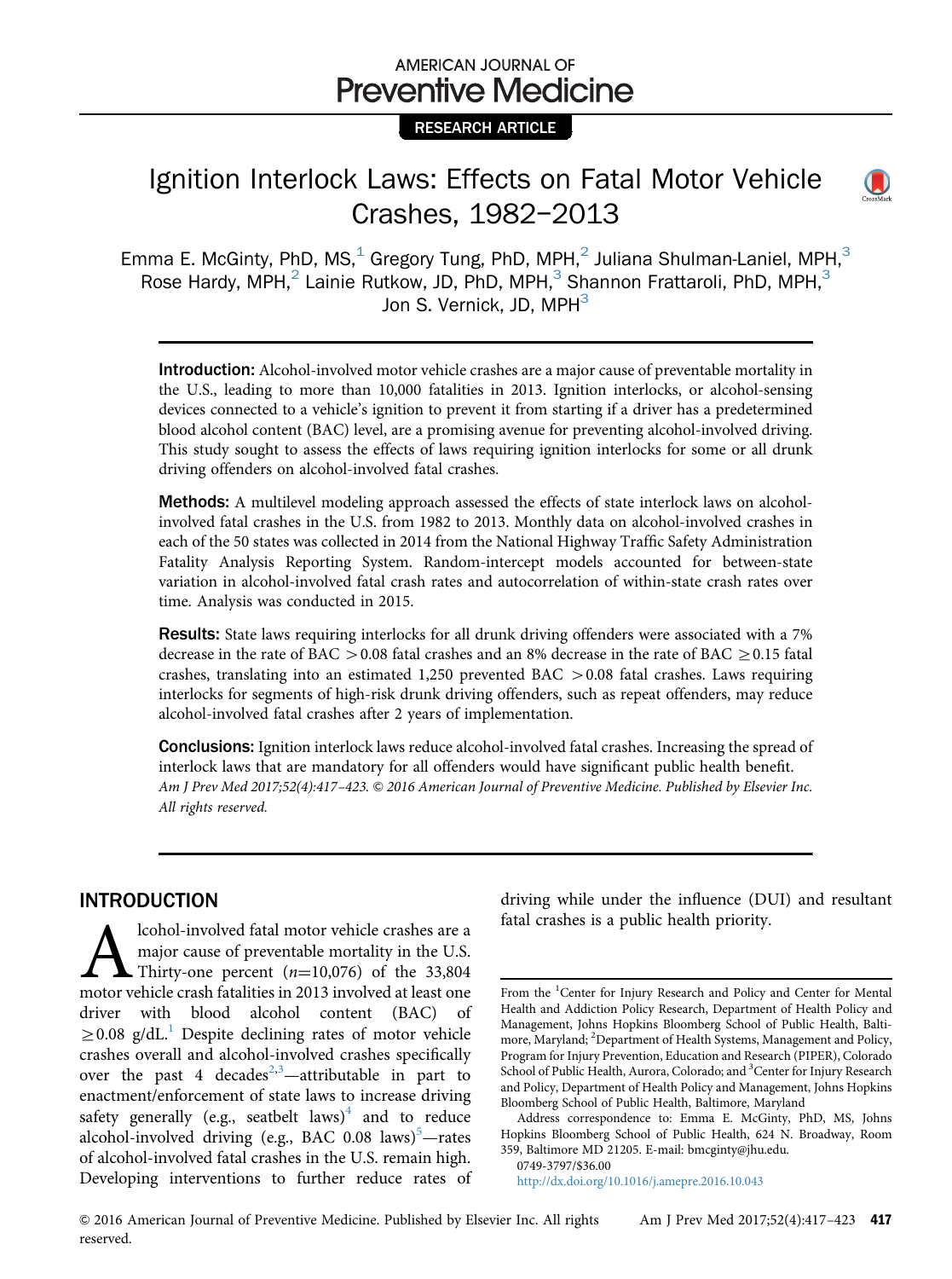As of 2016, all 50 states and DC prohibit motorists from driving with a BAC of  $\geq$  0.08 g/dL and have "zero tolerance" laws prohibiting those aged  $\leq$ 21 years from driving with a BAC of  $\geq$  0.02.<sup>[6,7](#page-6-0)</sup> These policies' effective-ness is limited owing to enforcement challenges.<sup>[8](#page-6-0)</sup> License suspension/revocation is the primary enforcement mechanism for violation of DUI laws. However, more than half of people subject to DUI-related driving prohibitions drive despite the fact that their license is suspended/ revoked,<sup>9</sup> and critics argue that the practice of suspending/revoking driving privileges following DUI conviction interferes with individuals' ability to work and carry out other activities that require driving.<sup>[10](#page-6-0)</sup>

Ignition interlocks are a promising avenue for addressing some of these enforcement challenges and directly preventing alcohol-involved driving. An ignition interlock is an alcohol-sensing device, connected to the ignition of a vehicle, which detects alcohol in the driver's breath. If alcohol in excess of a preset limit is detected by the sensor, the vehicle will not start.<sup>11</sup> Many interlocks also require a rolling retest for the vehicle to continue operating.<sup>1</sup>

All 50 states have some level of ignition interlock law. Broadly speaking, these laws fall into three categories. "Permissive" interlock laws allow judges or other sentencing authorities, at their discretion, to require individuals convicted of DUI offense to use an interlock. "Partial" laws mandate interlock use for specific categories of offenders, such as repeat DUI offenders. "Mandatory/all" laws require all individuals convicted of a DUI offense to use an interlock in order to drive legally. As of March 2016, two states have permissive interlock laws, 22 states have partial interlock laws, and 26 states have mandatory/all interlock laws. Adoption of interlock laws was partly prompted by enactment of a 2000 federal law that provided financial incentives for states to enact interlock laws.<sup>[12](#page-6-0)</sup>

Research regarding ignition interlocks is limited but growing. When installed, interlocks can reduce DUI recidivism. $13-19$  $13-19$  $13-19$  Less is known about the effects of interlocks on alcohol-involved crashes, particularly fatal crashes.<sup>[20](#page-6-0)–[22](#page-6-0)</sup> One prior 50-state study,<sup>[23](#page-6-0)</sup> which used a difference-in-difference in design, found that mandatory/ all interlock laws resulted in a 15% reduction in alcoholinvolved crash deaths. However, this study did not examine the effects of partial interlock laws or account for the fact that many states in the study's control group, defined as including states without mandatory/all interlock laws, had partial interlock laws in effect during the study period.

Although partial interlock laws cover only a segment of all DUI offenders, these laws target groups at high risk of alcohol-involved fatal crashes, including repeat DUI and high BAC offenders. $24-26$  $24-26$  Unlike permissive laws, which leave interlock requirements to the discretion of sentencing officials and are therefore unlikely to be uniformly implemented or have measurable effects on overall crash rates, partial laws make ignition interlocks mandatory for these high-risk offenders. Partial interlock laws have been shown in prior studies to reduce DUI recidivism $15$  and have the potential to reduce alcoholinvolved crash fatalities. To date, however, the effects of partial interlock laws on alcohol-involved fatal crashes, and the effects of mandatory/all interlock laws above and beyond partial laws, are unknown.

A 50-state multilevel analysis was conducted to assess the impact of partial and mandatory/all ignition interlock laws on alcohol-involved fatal crashes in the U.S. Hypotheses were that partial interlock laws would be associated with lower rates of alcohol-involved fatal crashes, and that mandatory/all interlock laws would be associated with larger reductions in rates of alcoholinvolved fatal crashes than partial interlock laws.

### METHODS

To estimate the effects of partial and mandatory/all ignition interlock laws on fatal alcohol-involved crashes, a multilevel modeling approach was used to assess changes in pre/post interlock law rates of alcohol-involved fatal crashes. Given that 43 states enacted a partial or mandatory/all interlock law at various timepoints during the 1982–2013 study period, this multilevel modeling analytic approach is better suited to the nature of the data than other approaches, such as difference-in-difference analysis, synthetic control approaches, or meta-analysis of the results of 50 individual, state-specific models. Though these well-established approaches are often appropriate for state policy evaluations, they all require identification of a control group of states with similar demographic composition, comparable pre-law trends in the outcome of interest, and without policy implementation in the post-law period. Given that only seven states did not implement a partial or mandatory/all interlock law during the study period, and that these states tended to be rural states with relatively small populations (Indiana, Kentucky, Michigan, Montana, North Dakota, Rhode Island, and South Dakota), identification of an uncontaminated control group with similar demographics and trends in alcohol-involved fatal crashes was not feasible.

#### Data Sample

The analytic data set was constructed at the state–month level, with 384 month-level observations per state. Interlock law data were generated by original legal research conducted by the public health lawyers and a JD/MPH student on the study team (JV, LR, and JS). To identify and categorize interlock laws in each state, statutes and regulations, obtained through Westlaw $^{\circledR}$  and state law databases, were reviewed to identify the current category (permissive, partial, mandatory/all) and effective date of the current interlock laws in each state. Additionally, each relevant state law's legislative history was reviewed to determine the effective date of each state's initial interlock law and how and when the state's interlock laws changed over the study period.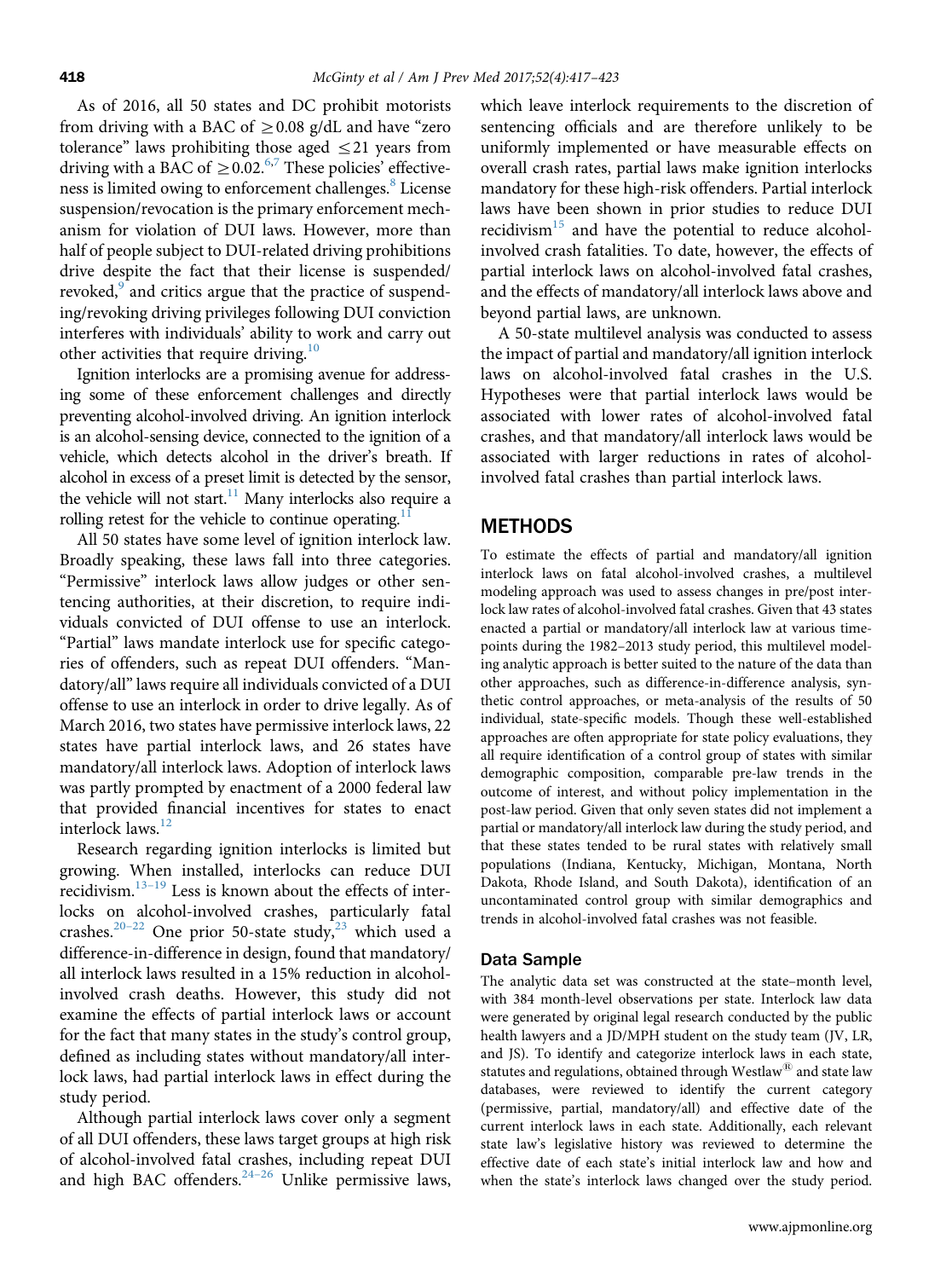A detailed description of the legal research process used is available elsewhere.<sup>[27](#page-6-0)</sup>

Data on the number of alcohol-involved fatal crashes per month in the 50 U.S. states from 1982 to 2013 were obtained in 2014 from the National Highway Traffic Safety Administration's Fatality Analysis Reporting System (FARS).<sup>[28](#page-6-0)</sup> FARS contains data on all fatal traffic crashes occurring on public roads in the U.S. and reports the BAC of drivers involved in such crashes. Driver BAC is not measured for every fatal crash, and FARS uses multiple imputation to estimate alcohol-involved crashes when BAC data are not reported. Covariate data were obtained from the U.S. Census Bureau, the Insurance Institute for Highway Safety, and the National Highway Traffic Safety Administration.

#### **Measures**

Partial and mandatory/all interlock laws were measured as dichotomous variables that "turned on" during the month/year they went into effect in a given state. When states transitioned from a partial to a mandatory/all interlock law, the partial interlock law variable was coded as "1" up to the point that the mandatory/ all interlock law became effective. At that point, the partial interlock law variable was coded as "0" and the mandatory/all variable was coded as "1" for the remainder of the study period.

The dependent variable of interest was alcohol-involved fatal crash rates, defined as the rate of alcohol-involved motor vehicle crashes in which one or more people were killed per the number of licensed drivers in a given state. State laws prohibit all drivers from operating a vehicle with BAC  $\geq$  0.08 but some partial interlock laws applied only to high BAC offenders. Nearly all states during the 32-year study period that had partial interlock laws for high BAC offenders used BAC  $>0.15$  to define this group. Two measures of alcohol-involved fatal crashes were created: crashes in which FARS indicates that a driver had a BAC  $\geq$  0.08 and crashes in which a driver had a BAC  $\geq$  0.15.

Covariates included in statistical models were time-varying policy variables that prior research suggests influence alcoholinvolved fatal crashes, including dichotomous indicators of the month in which states enacted BAC 0.08 laws, $^{29}$  zero tolerance laws, $30$  and primary seatbelt enforcement laws. $31$  Though shown to reduce alcohol-involved fatal crashes,<sup>[32](#page-6-0),[33](#page-6-0)</sup> minimum age 21 years drinking laws were not included as a model covariate because these laws were in effect in all 50 states for the majority of the study period. To account for the unmeasured social forces underlying societal trends in alcohol-involved fatal crashes, the national rate of alcohol-involved fatal crashes served as a generalized control in all models. To further control for the general downward trend in alcohol-involved fatal crashes over the study period, a linear time trend measured as a continuous year variable was included.

Demographic covariates known to be associated with alcoholinvolved driving, including poverty, alcohol consumption, and proportion of young male drivers,  $34-36$  $34-36$  changed very little within states over the study period. As use of state random intercepts in statistical models already accounted for underlying between-state differences in alcohol-involved fatal crash rates, these largely timeinvariant demographic factors were excluded from analytic models.

#### Statistical Analysis

Negative binomial regression using random effects generalized linear models, with a random intercept for each state, was used to assess the effects of interlock laws on alcohol-involved fatal crash rates. Random-intercept models allow for variation in underlying alcohol-involved fatal crash rates across states while also accounting for autocorrelation of within-state crash rates over time. All models included licensed drivers as a population offset term, making results interpretable as incidence rate ratios. In the model building process, alternative working correlation structures were considered. Models using exchangeable correlation structure had better fit than alternative models using autoregressive error structure.

Two primary statistical models were calculated. Model 1 included interlock law variables, the national rate of alcoholinvolved fatal crashes generalized control, and the linear time trend. Model 2 added time-varying law variables: BAC 0.08, zero tolerance, and primary seatbelt enforcement laws. Both models were estimated for BAC  $\geq$  0.08 and BAC  $\geq$  0.15 fatal crashes. By including measures of both partial and mandatory/all interlock laws, this modeling strategy allowed the authors to test for a dose–response relationship between the strength of interlock laws and alcohol-involved fatal crashes. Model results were translated into number of fatal crashes prevented by applying the percent change in alcohol-involved fatal crash rates indicated by the incidence rate ratio to the population of licensed drivers exposed to the laws.

Three sensitivity analyses were conducted, all using Model 2. The effects of interlock laws may be delayed by time needed to scale up implementation; Model 2 was therefore repeated using 12-, 24-, and 36-month lagged interlock law indicators (e.g., a law enacted in January 2005 was coded as going into effect in January 2006 [12-month lag], January 2007 [24-month lag], or January 2008 [36-month lag]). Because the principal analyses use multiple imputed BAC data from the FARS database, Model 2 was repeated using the complete, non-imputed data on single-vehicle nighttime (9:00PM–5:59AM) fatal crashes, an established proxy for alcoholinvolved fatal crashes. $37$  Finally, a placebo test was conducted to assess the effects of interlock laws on non–alcohol involved fatal crashes. All analyses were conducted using Stata, version 14, in 2015. This study was approved by the IRB at the Johns Hopkins Bloomberg School of Public Health.

## RESULTS

From 1982 to 2013, partial interlock laws were enacted by 36 states. Twenty-one states, 13 of which already had partial interlock laws in effect, enacted mandatory/all laws during the study period [\(Table 1\)](#page-3-0). The majority of mandatory/all interlock laws were implemented in the latter part of the study period, with 16 of 21 states implementing such laws in 2005 or later.

In Model 1 ([Table 2\)](#page-4-0), mandatory/all laws were associated with 9% and 10% declines in BAC  $\geq$  0.08 and BAC  $\geq$  0.15 fatal crash rates (p<0.001). Partial interlock laws were associated with a 2% and 3% declines in BAC  $\geq$  0.08 (p=0.025) and BAC  $\geq$  0.15 (p < 0.001) crash rates. In Model 2 [\(Table 3\)](#page-4-0), mandatory/all interlock laws were associated with 7% and 8% reductions in BAC  $\geq$  0.08 and BAC  $\geq$  0.15 fatal crash rates (p<0.001). In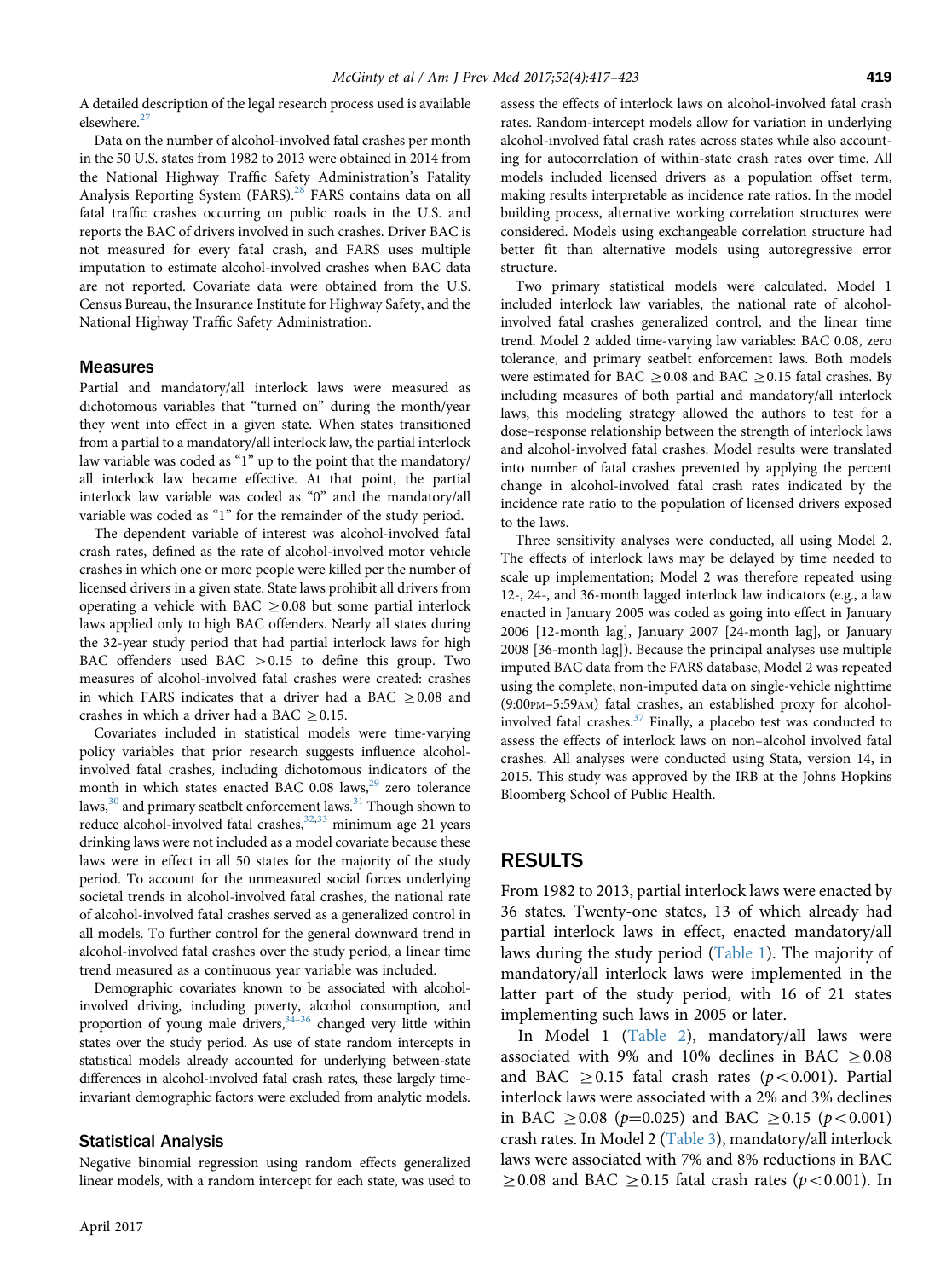#### <span id="page-3-0"></span>Table 1. Ignition Interlock Laws in the U.S., 1982-2013

|                 | <b>Partial interlock law</b>    | Mandatory/all interlock law     |
|-----------------|---------------------------------|---------------------------------|
| <b>State</b>    | <b>Effective month and year</b> | <b>Effective month and year</b> |
| Alabama         | September 2011                  |                                 |
| Alaska          | January 2005                    | January 2009                    |
| Arizona         | August 1999                     | September 2007                  |
| Arkansas        |                                 | April 2009                      |
| California      | <b>July 1993</b>                | $\qquad \qquad -$               |
| Colorado        | <b>July 1999</b>                | August 2012                     |
| Connecticut     | October 2003                    | January 2012                    |
| Delaware        | <b>July 2002</b>                |                                 |
| Florida         | <b>July 2002</b>                | $\overline{\phantom{0}}$        |
| Georgia         | <b>July 1993</b>                |                                 |
| Hawaii          |                                 | <b>July 2010</b>                |
| Idaho           | October 2000                    |                                 |
| <b>Illinois</b> | August 2001                     | January 2009                    |
| Indiana         |                                 |                                 |
| lowa            | $\overline{\phantom{0}}$        | <b>July 1995</b>                |
|                 |                                 |                                 |
| Kansas          | <b>July 1993</b>                | July 2011                       |
| Kentucky        |                                 | —                               |
| Louisiana       | August 1997                     |                                 |
| Maine           | September 2008                  | December 2013                   |
| Maryland        | September 2002                  |                                 |
| Massachusetts   | January 2006                    | $\overline{\phantom{0}}$        |
| Michigan        |                                 |                                 |
| Minnesota       | <b>July 2011</b>                |                                 |
| Mississippi     | September 2000                  |                                 |
| Missouri        | January 1996                    |                                 |
| Montana         |                                 |                                 |
| Nebraska        |                                 | January 2009                    |
| Nevada          | October 2005                    |                                 |
| New Hampshire   | January 2013                    |                                 |
| New Jersey      | January 2010                    |                                 |
| New Mexico      | January 2003                    | April 2003                      |
| New York        | September 2003                  | December 2009                   |
| North Carolina  | <b>July 2000</b>                |                                 |
| North Dakota    |                                 |                                 |
| Ohio            | September 2008                  |                                 |
| Oklahoma        |                                 | <b>July 1995</b>                |
| Oregon          |                                 | <b>July 1993</b>                |
| Pennsylvania    | September 2000                  |                                 |
| Rhode Island    |                                 |                                 |
| South Carolina  | <b>July 2007</b>                |                                 |
| South Dakota    |                                 | $\overline{\phantom{0}}$        |
| Tennessee       | October 2002                    | July 2013                       |
| Texas           | September 1995                  |                                 |
|                 |                                 |                                 |
| Utah            | May 2000                        | <b>July 2009</b>                |
| Vermont         | $\qquad \qquad -$               | <b>July 2011</b>                |
| Virginia        | <b>July 2004</b>                | July 2012                       |
| Washington      |                                 | January 1999 <sup>a</sup>       |
| West Virginia   | <b>July 2005</b>                | August 2008                     |
| Wisconsin       | September 2001                  |                                 |
| Wyoming         | <b>July 2009</b>                |                                 |

<sup>a</sup>Washington's mandatory/all interlock law initially became effective January 1999. It was then repealed on May 14, 1999, and then reinstated effective June 10, 2004.

this model, partial interlock laws had no effect on alcohol-involved fatal crashes.

Model results for the effects of mandatory/all interlock laws on alcohol-involved fatal crash rates were insensitive to the addition of 12-, 24-, and 36-month lags to account for possible implementation scale-up ([Appendix Tables 1](#page-5-0) and [2,](#page-5-0) available online). Lagged models suggest possible scale-up effects for partial interlock laws, with these laws showing significant protective effects on both BAC  $\geq 0.08$  and BAC  $\geq 0.15$ fatal crash rates when 24-month or 36-month lags were added. Estimates of the effects of interlock laws on single vehicle nighttime crashes were nearly identical to estimates of the laws' effects on BAC  $\geq 0.08$  and BAC  $\geq 0.15$ crashes [\(Appendix Tables 3](#page-5-0) and [4](#page-5-0), available online). The placebo test showed no effects of either mandatory/all or partial interlock laws on non–alcohol involved crashes [\(Appendix Table 5,](#page-5-0) available online).

# **DISCUSSION**

This study suggests clear protective effects of mandatory/all interlock laws on alcohol-involved fatal crashes, which were associated with an estimated 7% reduction in BAC  $\geq 0.08$  and 8% reduction in BAC  $\geq$  0.15 fatal crashes. This translates into approximately 1,250 BAC  $\geq$  0.08 fatal crashes prevented in states that implemented such laws between 1982 and 2013.

When no delay in implementation was assumed, the authors found no effects of partial interlock laws on alcohol-involved fatal crashes. However, partial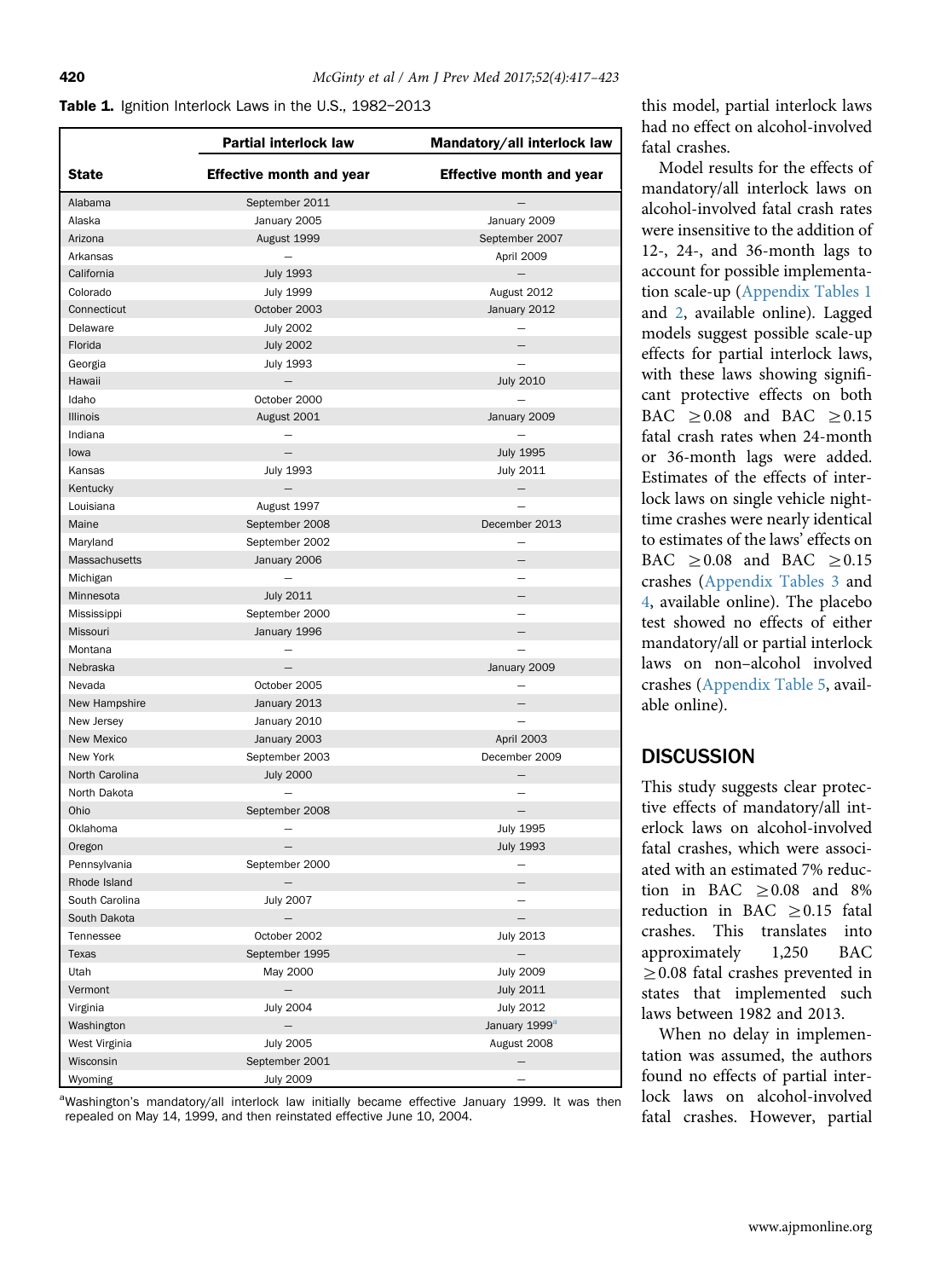|                                                 | Alcohol-involved fatal motor vehicle crashes        |                 |                                                    |           |
|-------------------------------------------------|-----------------------------------------------------|-----------------|----------------------------------------------------|-----------|
|                                                 | $\mathsf{BAC} \geq 0.08$ fatal crashes <sup>a</sup> |                 | $\mathsf{BAC}\geq 0.15$ fatal crashes <sup>b</sup> |           |
| Independent variables and covariates            | <b>IRR (95% CI)</b>                                 | <i>p</i> -value | <b>IRR (95% CI)</b>                                | p-value   |
| Ignition interlock laws                         |                                                     |                 |                                                    |           |
| Mandatory/all                                   | 0.91(0.89, 0.94)                                    | $<$ 0.001       | 0.90(0.88, 0.93)                                   | $<$ 0.001 |
| Partial                                         | 0.98(0.97, 0.99)                                    | 0.035           | 0.97(0.95, 0.98)                                   | $<$ 0.001 |
| National rate of alcohol-involved fatal crashes | 3.62(3.49, 3.74)                                    | $<$ 0.001       | 8.68 (8.07, 9.33)                                  | $<$ 0.001 |
| Year (linear time trend)                        | 0.993(0.992, 0.994)                                 | $<$ 0.001       | 0.995(0.994, 0.996)                                | $<$ 0.001 |

<span id="page-4-0"></span>Table 2. Effects of Interlock Laws on BAC $\geq$ 0.08 and BAC $\geq$ 0.15 Fatal Motor Vehicle Crashes, 1982-2013

Note: Boldface indicates statistical significance ( $p < 0.05$ ).

 $^{\rm a}$ Motor vehicle crashes resulting in one or more fatalities where a driver involved in the crash had BAC $\geq$ 0.08 g/dL.

 $b$ Motor vehicle crashes resulting in one or more fatalities where a driver involved in the crash had BAC $\geq$ 0.15 g/dL.

BAC blood alcohol content; IRR, incident rate ratio.

laws showed beneficial effects on alcohol-involved fatal crashes beginning 24 months after policy enactment. This finding may be explained by the fact that implementation delays, such as delays related to the need for states to contract with interlock vendors, are more likely to occur when a state first requires interlocks for some DUI offenders. Given that 13 of 21 states with mandatory/all interlock laws had a partial interlock law previously in effect, delays may have been, on average, more relevant for implementation of partial versus mandatory/ all interlock laws. The dose–response relationship identified here, with mandatory/all interlock laws having a larger effect than partial interlock laws, increases the likelihood that the observed relationship between interlock laws and alcohol-involved fatal crashes is causal.

Study findings regarding the protective effects of mandatory/all interlock laws are qualitatively similar to the results of the prior 50-state interlock law study by Kaufman et al., $^{23}$  $^{23}$  $^{23}$  though several methodologic differences should be considered when comparing results. Kaufman and colleagues employed a differencein-difference approach, using year-level data, to assess the effects of mandatory/all interlock laws on fatalities from crashes where a driver had a BAC  $>$ 0. The present study assessed both partial and mandatory/all interlock laws and used precise implementation months for the laws. The primary outcomes were BAC  $\geq$  0.08 and BAC  $\geq$  0.15 fatal crashes, measured at the crash level rather than individual fatality level, which could skew results because of outlying multiple-fatality incidents. As there was no strong theoretic reason to expect delays in implementation of interlock laws, especially mandatory/all laws, the effects of interlock laws were primarily modeled as beginning in the month that a given law went into effect. Although Kaufman and colleagues found no effects of mandatory/all laws until 3 years after implementation, this study found immediate protective effects of such laws, a finding strengthened by the fact that there

Table 3. Effects of Interlock and Other Laws on BAC $\geq$ 0.08 and BAC $\geq$ 0.15 Fatal Motor Vehicle Crashes, 1982-2013

|                                                 | Alcohol-involved fatal motor vehicle crashes |                 |                                                     |           |  |
|-------------------------------------------------|----------------------------------------------|-----------------|-----------------------------------------------------|-----------|--|
|                                                 | $BAC > 0.08$ fatal crashes <sup>a</sup>      |                 | $\mathsf{BAC} \geq 0.15$ fatal crashes <sup>b</sup> |           |  |
| Independent variables and covariates            | <b>IRR (95% CI)</b>                          | <i>p</i> -value | <b>IRR (95% CI)</b>                                 | p-value   |  |
| Ignition interlock laws                         |                                              |                 |                                                     |           |  |
| Mandatory/all                                   | 0.93(0.91, 0.96)                             | $<$ 0.001       | 0.92(0.90, 0.95)                                    | $<$ 0.001 |  |
| Partial                                         | 1.01(0.99, 1.03)                             | 0.105           | 1.00 (0.98, 1.02)                                   | 0.832     |  |
| National rate of alcohol-involved fatal crashes | $3.69$ $(3.56, 3.81)$                        | $<$ 0.001       | 9.00(8.86, 9.68)                                    | $<$ 0.001 |  |
| <b>BAC 0.08 law</b>                             | 0.94(0.93, 0.95)                             | $<$ 0.001       | 0.92(0.91, 0.94)                                    | $<$ 0.001 |  |
| Zero tolerance law <sup>c</sup>                 | 0.98(0.97, 0.99)                             | 0.018           | 0.98(0.96, 0.99)                                    | 0.009     |  |
| Primary seatbelt enforcement law                | 0.90(0.88, 0.91)                             | $<$ 0.001       | 0.89(0.87, 0.90)                                    | $<$ 0.001 |  |
| Year (linear time trend)                        | 0.998(0.997, 1.00)                           | 0.138           | 1.00 (1.001, 1.003)                                 | 0.033     |  |

Note: Boldface indicates statistical significance ( $p < 0.05$ ).

<sup>a</sup>Motor vehicle crashes resulting in one or more fatalities where a driver involved in the crash had BAC $\geq$ 0.08 g/dL.

 $b$ Motor vehicle crashes resulting in one or more fatalities where a driver involved in the crash had BAC $\geq$ 0.15 g/dL.

BAC, blood alcohol content; IRR, incident rate ratio.

<sup>&</sup>lt;sup>c</sup> Laws prohibiting those aged  $\langle 21 \rangle$  years from driving with a BAC  $\geq$  0.02 g/dL.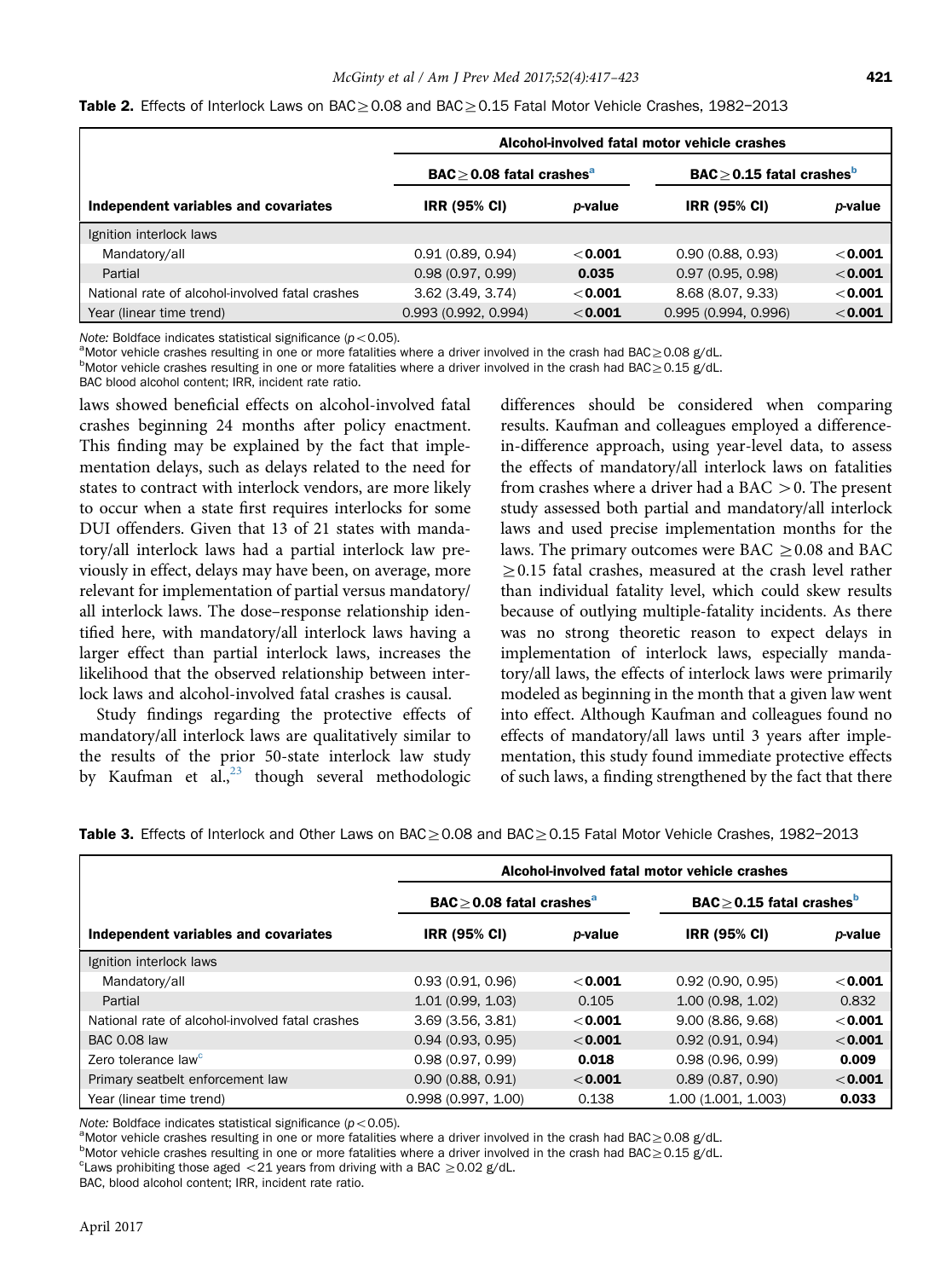<span id="page-5-0"></span>were no observed effects of such laws on non–alcohol involved crashes, as would be expected if this result were due to trends in motor vehicle crashes unrelated to interlock laws. Sensitivity analyses did, however, suggest the possibility of delayed implementation effects for partial interlock laws.

Further, the states identified as having mandatory/all interlock laws differed slightly in the two studies. Using information compiled by Trust for America's Health, $3$ Kaufman et al. $^{23}$  $^{23}$  $^{23}$  identified 18 states as having mandatory/all laws as of 2013. The present study identified 21 states. This discrepancy seems to be due to the fact that Iowa, Oklahoma, Vermont, and West Virginia, considered as having mandatory/all laws in this study but not by Trust for America's Health, have policies in which a driver can choose to either install an interlock or have their license suspended, as opposed to simply being required to use an interlock with no option of suspension. Because use of an interlock is the only way an individual subject to such a law can legally drive, these are, in practice, comparable to mandatory/all laws. Although it is possible that some DUI offenders in states with a license suspension/interlock option might choose suspension and drive without a license, driving without a license or an interlock remains possible (albeit illegal) in all states with an interlock law. Future research on rates of interlock installation among DUI offenders in states with versus without the license/suspension option is needed to clarify this issue. Re-coding these states as not having mandatory/all laws had no substantive effect on the significance of the results for mandatory/all laws, though the magnitude of effect was somewhat greater: For Model 2, the incidence rate ratio for mandatory/all laws was  $0.83$  (95% CI=0.81, 0.86). Trust for America's Health identified Louisiana as having a mandatory/all interlock law, and this study did not. Coding Louisiana as having a mandatory/all law had no effect on results (results not shown).

Research on existing interlock laws shows compliance problems: A 2002 study of an interlock policy in California found that only 22% of offenders subject to an interlock order installed an interlock, $39$  and a more recent 2009 study of New Mexico's interlock law showed a 50% installation rate[.40](#page-6-0) Lack of data systems needed to monitor interlock installation and use appears to be a major implementation barrier.<sup>[11](#page-6-0)</sup> Cost of purchasing and installing an interlock device is typically borne by the individual subject to the interlock mandate, which likely decreases compliance with the law.<sup>11</sup> Future research should assess strategies to improve implementation of interlock laws, for example, financial assistance programs, electronic monitoring systems, and the development of cheaper/more user-friendly interlock devices.

#### Limitations

The FARS data use multiple imputation to address missing data for alcohol-involved crashes. Although imputation could introduce measurement error, nearly identical effects of interlock laws on non-imputed measures of single vehicle nighttime crashes were observed. The multilevel modeling approach incorporated time-varying indicators of key road safety laws known to influence alcohol-involved crashes but may have failed to account for other time-varying confounders. Assessment of specific interlock law provisions, such as supervision and monitoring requirements and differences in implementation and enforcement across state interlock laws, was outside the scope of this study and should be considered by future research.

### **CONCLUSIONS**

Laws mandating interlock use for all offenders are more effective at reducing alcohol-involved fatal crashes than laws requiring interlocks for segments of high-risk offenders. Enactment of mandatory/all interlock laws in states that currently have partial and permissive laws is a public health priority.

## ACKNOWLEDGMENTS

This research was funded by the Centers for Disease Control and Prevention, grant number 1R49CE002466-01. The study sponsor had no role in study design, data collection, analysis, interpretation of data, manuscript preparation, or the decision to submit the study for publication.

No financial disclosures were reported by the authors of this paper.

## SUPPLEMENTAL MATERIAL

Supplemental materials associated with this article can be found in the online version at [http://dx.doi.org/10.1016/j.](http://dx.doi.org/10.1016/j.amepre.2016.10.043) [amepre.2016.10.043.](http://dx.doi.org/10.1016/j.amepre.2016.10.043)

## **REFERENCES**

- 1. National Highway Traffic Safety Administration. Alcohol-impaired driving. [http://www-nrd.nhtsa.dot.gov/Pubs/812102.pdf.](http://www-nrd.nhtsa.dot.gov/Pubs/812102.pdf) Published 2014. Accessed March 9, 2016.
- 2. National Highway Traffic Safety Administration. Statistical analysis of alcohol-related driving trends, 1982-2005. [http://ntl.bts.gov/lib/30000/](http://ntl.bts.gov/lib/30000/30200/30206/810942.pdf) [30200/30206/810942.pdf](http://ntl.bts.gov/lib/30000/30200/30206/810942.pdf). Published 2008. Accessed March 9, 2016.
- 3. National Highway Traffic Safety Administration. 2020 report; People saving people: "on the road to a healthier future." [www.nhtsa.gov/](http://www.nhtsa.gov/nhtsa/whatis/planning/2020Report/2020report.html) [nhtsa/whatis/planning/2020Report/2020report.html.](http://www.nhtsa.gov/nhtsa/whatis/planning/2020Report/2020report.html) Published 1997. Accessed March 9, 2016.
- 4. Wagenaar AC, Maybee RG, Sullivan KP. Mandatory seat belt laws in eight states: a time-series evaluation. J Saf Res. 1988;19(2):51–70. [http:](http://dx.doi.org/10.1016/0022-4375(88)90044-8) [//dx.doi.org/10.1016/0022-4375\(88\)90044-8.](http://dx.doi.org/10.1016/0022-4375(88)90044-8)